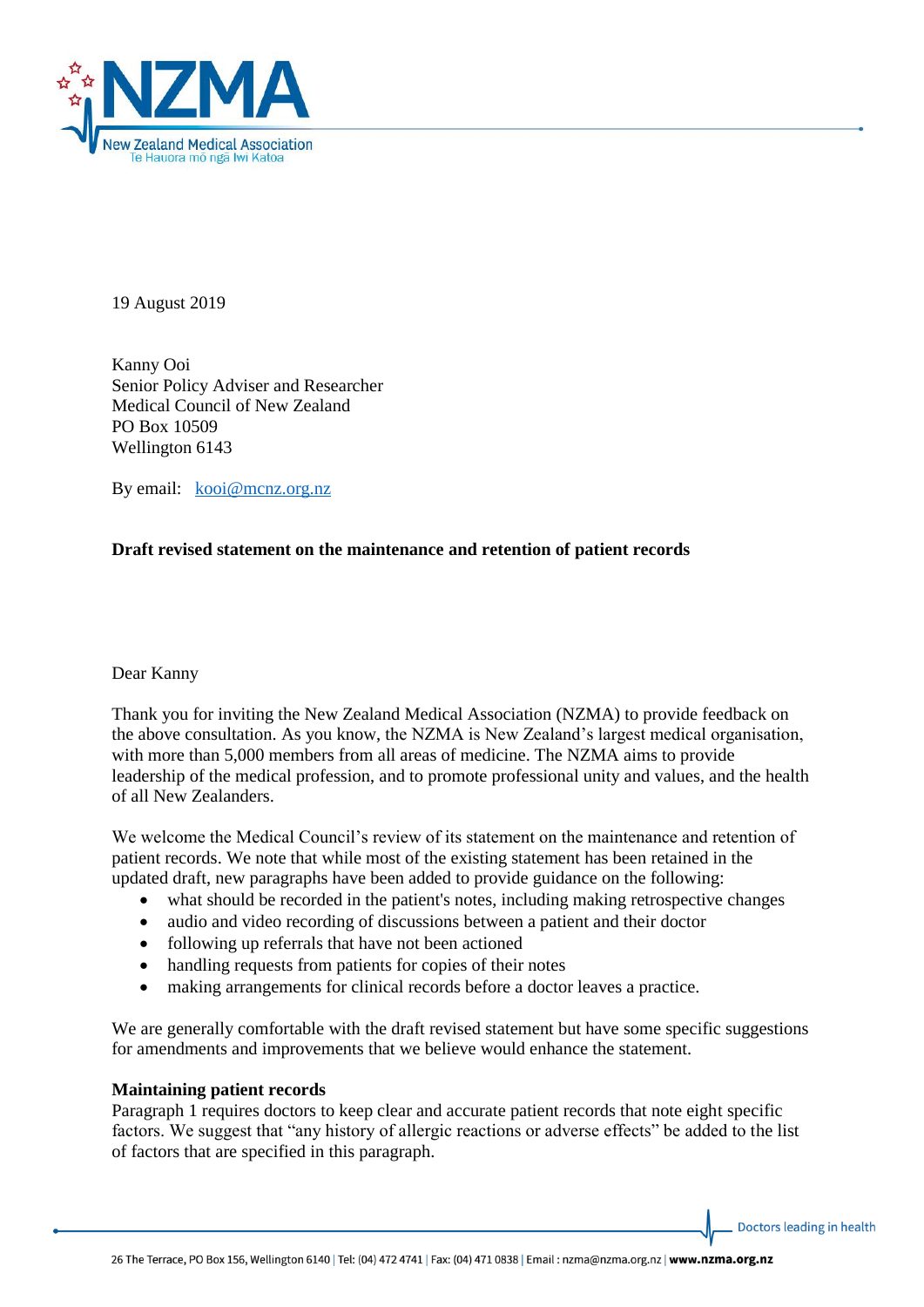We have received feedback that the definition of 'whanau' in footnote 3 is somewhat simplistic and may be considered demeaning. We suggest the following expanded description may be more appropriate: *"Whānau is often translated as 'family', but its meaning is more complex. It includes physical, emotional and spiritual dimensions and is based on whakapapa. Whānau can be multilayered, flexible and dynamic. Whānau is based on a Māori and a tribal world view. It is through whānau that values, histories and traditions from the ancestors are adapted for the contemporary world."*

The tohutō (macron) is over the wrong letter—it should be whānau, not whanāu.

### **Practice systems**

Paragraph 8 relates to systems for recalling patients. We suggest this paragraph be expanded to include "patients who need regular checks, investigations or treatment". We also suggest that it may be useful to add that doctors use such systems, in addition to merely having access to them. Amended wording for paragraph 8 could be as follows: *"Council recommends that every doctor has access to, and uses, systems for recalling patients who need regular checks, investigations or treatment."*

Paragraphs 9a and 9b relate to having systems to follow up test results and referrals. While these are important points to address, there are concerns that this section unfairly singles out General Practice which makes the majority of referrals yet is the least able sector to effect change in the health system due to power imbalances in funding systems. We suggest that it would be useful for Council to expand on these points such that there is a shared and balanced approach for doctors making referrals and those receiving referrals, as well as for doctors requesting tests and those receiving requests for tests. For example, in addition to having systems in place to follow up referrals that have not been actioned, doctors receiving a referral should have systems in place to acknowledge receipt of referrals, accept, refuse or divert these referrals, and let the referring doctor know if it has not been actioned within a certain amount of time. Without a shared and balanced approach involving both the referring and receiving doctor, there will be little change for the safety of patients. Likewise, in addition to having systems in place to follow up requested test results in a timely manner, it would be useful for doctors receiving requests for tests to have systems in place to acknowledge receipt of such requests and send a message to the requesting doctor if it has not been done within a certain amount of time. Ideally, these will require fully automated electronic systems. These will entail resource and funding implications.

## **Accessing patient records**

Paragraph 11 acknowledges that there is currently no prescribed format for requesting access to clinical records. We suggest that Council could take the lead in developing standardised requests for access to patient records that could be used by patients and other health providers.

## **Transferring patient records**

Paragraph 16 relates to securely transferring patient records. We suggest this paragraph be strengthened to specify that the purpose is to ensure that receiving doctors receive accurate information, and that information does not go missing in the transfer. We also suggest that it may be useful for the Council to address accessing of patient records by third parties for purposes such as medicals. For example, there is a view that non-treating doctors should be allowed to access patient records that are stored on systems like Health Connect South for purposes such as medical assessments, particularly given there is a public safety element.

#### **Retaining patient records**

We suggest that it may be useful for the Council to identify cloud-based storage as a possible option for the retention of patient records. However, it would be inappropriate for the Council to